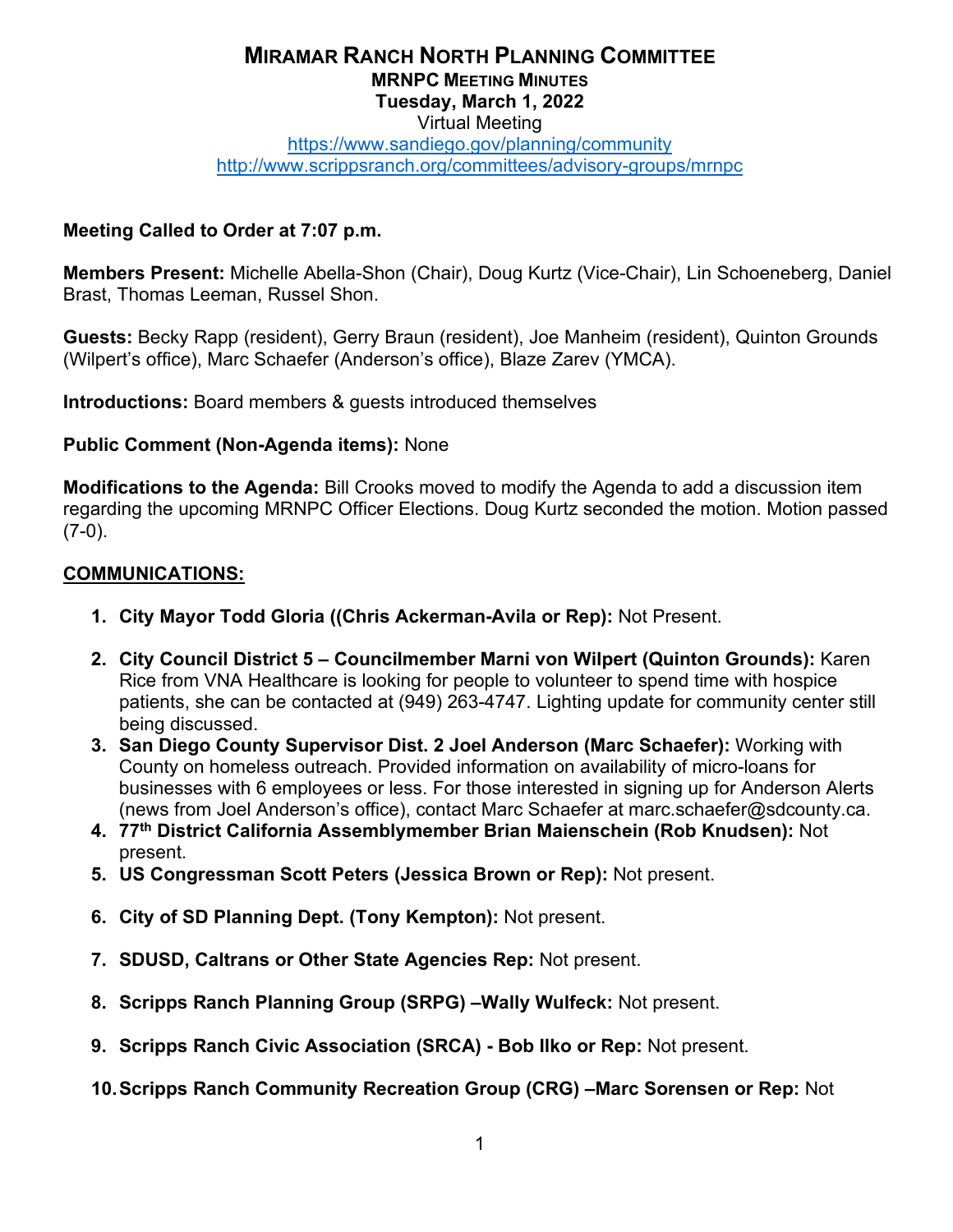present.

### **PRESENTATIONS/DISCUSSIONS/ACTION ITEMS:**

#### **Info Items:**

**1. Cannabis Retail Ordinance Amendments –** Presentation from Bill Perno of SAY San Diego regarding the Proposed Cannabis Retail Outlet Ordinance Amendment which would remove certain local restrictions on the location of cannabis dispensaries which have been in place since 2011 as sensitive use restrictions. The Amendment would leave in place only those restrictions set by California law. Discussion by the board and guests regarding the lack of public outreach and opportunity for comment on the proposed Amendment, especially the lack of engagement with community planning groups. Board will consider an action item for the next meeting to potentially draft a letter to the communities representatives to requirement dialogue at the community planning group level.

**2. Recommended Approval of CPC's Recommended Revisions to Council Policies 600-09 and 600-24** – discussion of this item was different to the committee report from Bill Crooks.

**3. March 2022 Election Results**: MRNPC held its annual member elections on March 1, 2022 from 4:30 – 6:00 p.m. in front of the SRCA Community Center. There were 4 membership positions up for election, but only three candidates. All three incumbent candidates, Daniel Brast, Russell Shon, and Claude Braunstein were elected to new four-year terms.

**4. MRNPC Officer Elections:** Officer elections among the MRNPC Members will occur at the next meeting in April 2022. The slate of candidates is Bill Crooks for Chain, Doug Kurtz for Vice-Chair, and Lin Schoeneberg for Secretary/Treasurer. If any other member is interested in running for an officer position they should contact Daniel Brast or Michelle Abella-Shon.

#### **Action Items:**

**1.** 

Doug Kurtz moved to authorize the MRNPC to hold its next regularly schedule meeting via Zoom in recognition of the continued concerns over health and safety of the community and the lack of technology to be able to conduct meetings in a hybrid format, seconded by Russel Shon.

Abstain: None. 7 Yays, 0 Nays. Motion passed.

#### **CONSENT AGENDA:**

February 1, 2022 Meeting Minutes approved on consent.

Moved to approve by Bill Crooks, seconded by Doug Kurtz. 7 Yays, 0 Nays.

#### **COMMITTEE REPORTS:**

**1. Chair's Report:** Michelle Abella-Shon advised that she will be stepping down as MRNPC Chair next month and leaving the Board in light of a potential conflict of interest. The MRNPC members thanked Michelle for her many years of service to the community.